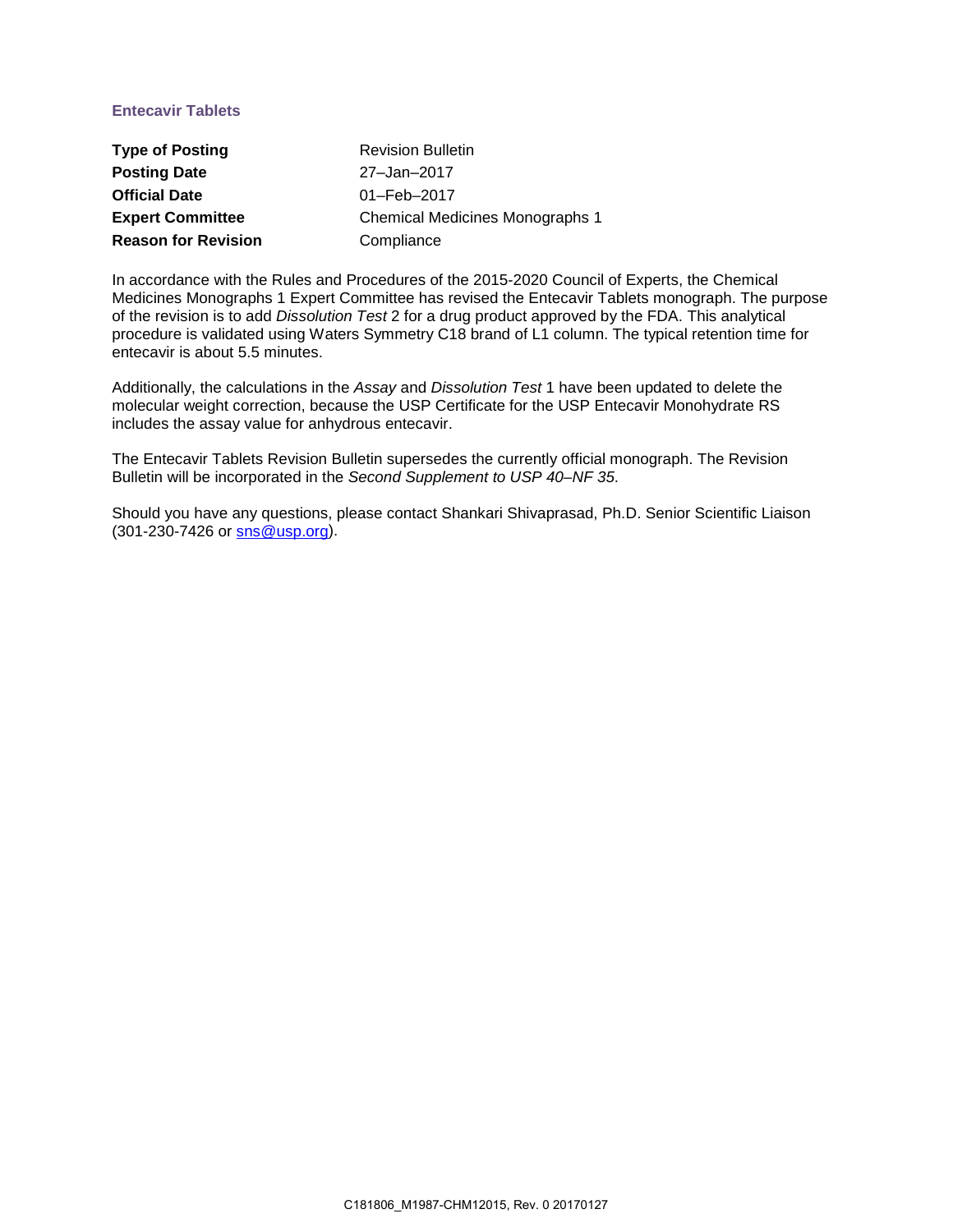**TEMITION**<br> **Entecavir Tablets contain NLT 90.0% and NMT 105.0% of <b>Autosampler:** 30°<br>
the labeled amount of entecavir (C<sub>12</sub>H<sub>15</sub>N<sub>5</sub>O<sub>3</sub>). **Flow rate:** 1 mL/min

• **A**. The retention time of the major peak of the Sample<br>solution corresponds to that of the Standard solution, as **Sample:** Standard solution<br>obtained in the Assay. **Sample:** Standard solution, as **Sample:** Standard solu

## •**PROCEDURE**

- **Solution A:** Acetonitrile, trifluoroacetic acid, and water  $\overline{R}$ (1: 0.1: 99)
- **Solution B:** Acetonitrile, trifluoroacetic acid, and water  $r_U =$  peak response from the *Sample solution*<br>(30: 0.1: 70)  $r_S =$  peak response from the *Standard solutio*
- **Mobile phase:** See *Table 1*. [NOTE—The gradient elution times are established on an HPLC system with a  $\begin{array}{ccc}\n & & \text{RS in the Standard solution (mg/mL)} \\
\text{dwell volume of approximately 1.1 mL}\n\end{array}$ dwell volume of approximately 1.1 mL.]

| Table 1 |   |
|---------|---|
|         | - |

|               |                                     |                          | Acceptance criteria: 90.0%-105.0%                            |
|---------------|-------------------------------------|--------------------------|--------------------------------------------------------------|
| Time<br>(min) | <b>Solution A</b><br>$\binom{0}{0}$ | <b>Solution B</b><br>(%) | <b>PERFORMANCE TESTS</b>                                     |
|               | 100                                 |                          |                                                              |
| 3.5           | 100                                 |                          | <b>Change to read:</b>                                       |
|               | 69                                  | 31                       |                                                              |
| 24            |                                     | 49                       | • DISSOLUTION $\langle 711 \rangle$                          |
|               |                                     | 100                      | Test $1_{\bullet}$ (RB 1-Feb-2017)                           |
| 28            | 100                                 |                          | <b>Medium:</b> Simulated intestinal fluid TS without enzyme; |
|               | 100                                 |                          | $1000$ mL                                                    |
|               |                                     |                          | Apparatus 2: 50 rpm                                          |

Monohydrate RS prepared as follows. Transfer a suita-<br>ble quantity of USP Entecavir Monohydrate RS into an

**Sample solution:** Nominally 10 µg/mL of entecavir the *Standard stock solution* in *Medium* to obtain a simi-<br>prepared as follows. Transfer NLT 5 Tablets to an ap-<br>propriate volumetric flask. Add 80% of the flask volume, fuge for 10 min. Pass the supernatant through a suita-<br>ble filter, and use the filtrate for analysis.

(See Chromatography  $(621)$ , System Suitability.)

```
Mode: LC
Entecavir Tablets Detector: UV 254 nm
                                                        Column: 4.6-mm × 10-cm; 3-µm packing L1
IDENTIFICATION INGLET IS A LIGATION<br>• A The retention time of the major peak of the Sample System suitability
ASSAY Relative standard deviation: NMT 2.0%
                                                        Analysis<br>Samples: Standard solution and Sample solution
Samples: Standard solution and Sample solution Change to read: Calculate the percentage of the labeled amount of en-
                                                         tecavir (C_{12}H_{15}N_5O_3) in the portion of Tablets taken:
```

$$
result = (r_U/r_S) \times (C_S/C_U) \bullet_{\bullet \text{ (RB 1-Feb-2017)}} \times 100
$$

- 
- $r_s$  = peak response from the *Standard solution*<br> $C_s$  = concentration of USP Entecavir Monohydrate
- 
- *Sample solution* (mg/mL)

$$
\bullet
$$
 (RB 1-Feb-2017)

(RB 1-Feb-2017) **Acceptance criteria:** 90.0%–105.0%

## **(min) (%) (%) PERFORMANCE TESTS**

## **Change to read:**

- **DISSOLUTION**  $\langle 711 \rangle$
- -
	-

- **Diluent:** 0.01 N hydrochloric acid **Mobile in the Community of Community**<br> **Standard stock solution:** 0.2 mg/mL of USP Entecavir<br>
Mobile phase: Acetonitrile and water (8:92) **Standard stock solution:** 0.1 mg/mL of USP Ent ble quantity of USP Entectair Monohydrate RS in Medium prepared as follows. Trans-<br>ble quantity of USP Entectair Monohydrate RS into an appropriate volumetric flask. Dissolve in NMT 20% of<br>the flask volume of methanol, and
	- **Standard solution:** Dilute an appropriate volume from the *Standard stock solution* in *Medium* to obtain a simi-

(See *Chromatography* \621\*, System Suitability*.) ble filter, and use the filtrate for analysis. **Mode:** LC **Chromatography Chromatographic system** Detector: UV 254 nm<br>Column: 4.6-mm × 15-cm; 3-µm packing L1

**Flow rate:** 1 mL/min

**Injection volume:** 100 µL **Run time:** NLT 2 times the retention time of entecavir

**System suitability**

- **Sample:** *Standard solution*
- **Suitability requirements**
- **Tailing factor:** 0.8–1.5

**Relative standard deviation:** NMT 2.0% **Analysis**

**Samples:** *Standard solution* and *Sample solution* Calculate the percentage of the labeled amount of entecavir  $(C_{12}H_{15}N_5O_3)$  dissolved:

 $\textsf{Result} = (r_{\textsf{\tiny U}}/r_{\textsf{\tiny S}}) \times \textsf{C}_{\textsf{\tiny S}}$  •  $_{\textsf{RB 1-Feb-2017)}} \times V \times (1/L) \times 100$